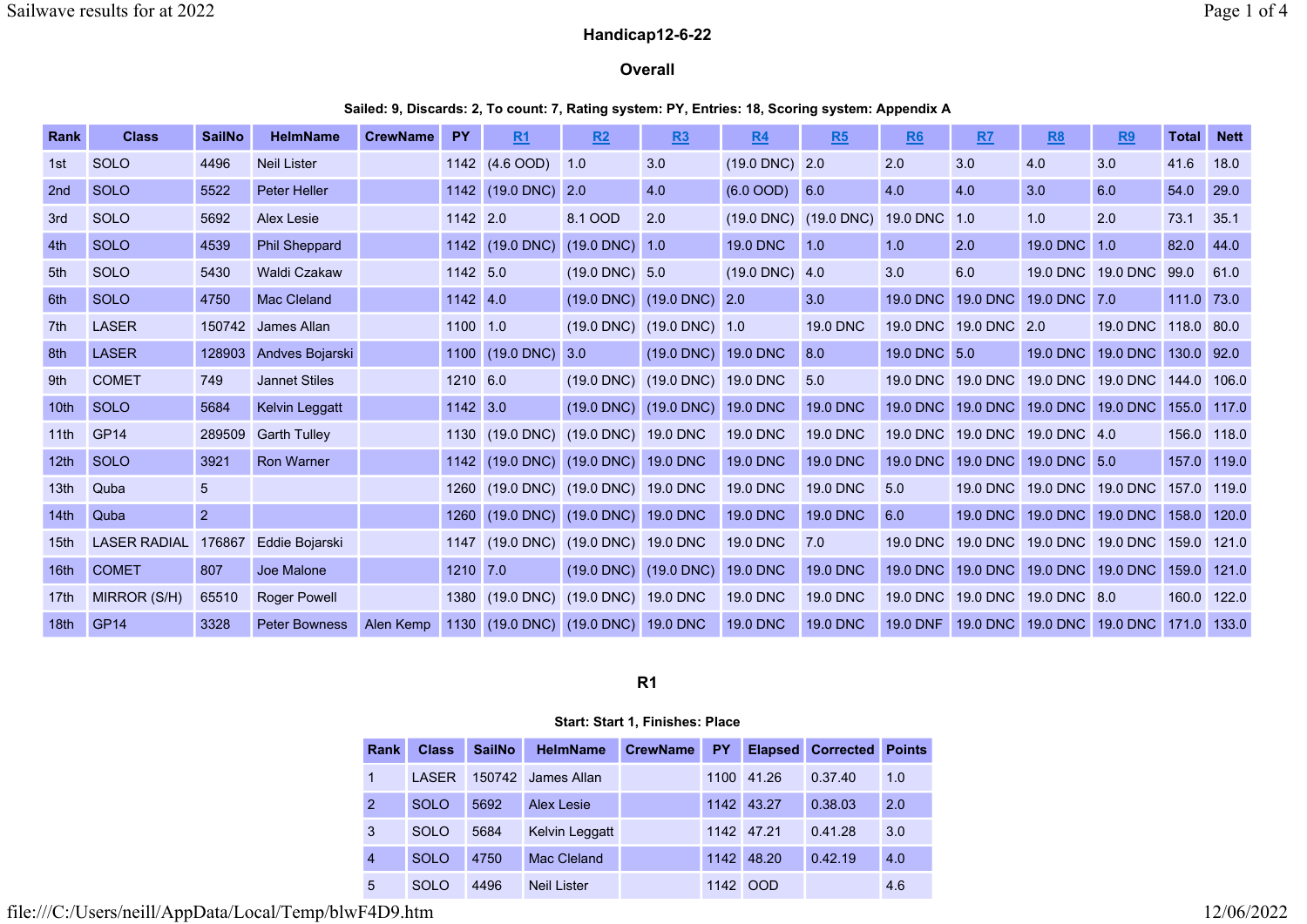| Sailwave results for at 2022 |      |              |               |                      |                                      |            |         |     |
|------------------------------|------|--------------|---------------|----------------------|--------------------------------------|------------|---------|-----|
|                              | Rank | <b>Class</b> | <b>SailNo</b> | <b>HelmName</b>      | CrewName PY Elapsed Corrected Points |            |         |     |
|                              |      | <b>SOLO</b>  | 5430          | Waldi Czakaw         |                                      | 1142 48.40 | 0.42.37 | 5.0 |
|                              |      | COMET 749    |               | <b>Jannet Stiles</b> |                                      | 1210 42.25 | 0.46.44 | 6.0 |
|                              |      | COMET 807    |               | Joe Malone           |                                      | 1210 52.05 | 0.57.24 | 7.0 |

# R2

#### Start: Start 1, Finishes: Place

| <b>Rank</b>    | <b>Class</b> | <b>SailNo</b> | <b>HelmName</b>              | CrewName | PY.      |            | <b>Elapsed Corrected Points</b> |     |
|----------------|--------------|---------------|------------------------------|----------|----------|------------|---------------------------------|-----|
|                | <b>SOLO</b>  | 4496          | <b>Neil Lister</b>           |          |          | 1142 33.01 | 0.28.55                         | 1.0 |
| $\overline{2}$ | <b>SOLO</b>  | 5522          | <b>Peter Heller</b>          |          |          | 1142 41.50 | 0.36.38                         | 2.0 |
| 3              |              |               | LASER 128903 Andves Bojarski |          |          | 1100 36.06 | 0.49.14                         | 3.0 |
| $\overline{4}$ | <b>SOLO</b>  | 5692          | Alex Lesie                   |          | 1142 OOD |            |                                 | 8.1 |

### R3

### Start: Start 1, Finishes: Place

| Rank           | <b>Class</b> | <b>SailNo</b> | <b>HelmName</b>      | <b>CrewName</b> | <b>PY</b> | <b>Elapsed</b> | <b>Corrected</b> | <b>Points</b> |
|----------------|--------------|---------------|----------------------|-----------------|-----------|----------------|------------------|---------------|
| 1              | <b>SOLO</b>  | 4539          | <b>Phil Sheppard</b> |                 |           | 1142 23.46     | 0.20.49          | 1.0           |
| 2              | <b>SOLO</b>  | 5692          | <b>Alex Lesie</b>    |                 |           | 1142 24.34     | 0.21.31          | 2.0           |
| 3              | SOLO.        | 4496          | <b>Neil Lister</b>   |                 |           | 1142 24.39     | 0.21.35          | 3.0           |
| $\overline{4}$ | <b>SOLO</b>  | 5522          | <b>Peter Heller</b>  |                 | 1142      | 28.00          | 0.24.31          | 4.0           |
| 5              | SOLO.        | 5430          | Waldi Czakaw         |                 |           | 1142 28.24     | 0.24.52          | 5.0           |

# R4

#### Start: Start 1, Finishes: Place

|   |           |      | Rank Class SailNo HelmName CrewName PY Elapsed Corrected Points |  |                    |         |     |
|---|-----------|------|-----------------------------------------------------------------|--|--------------------|---------|-----|
|   |           |      | LASER 150742 James Allan                                        |  | 1100 25.37 0.23.17 |         | 1.0 |
|   | SOLO 4750 |      | Mac Cleland                                                     |  | 1142 27.30         | 0.24.05 | 2.0 |
| 3 | -SOLO     | 5522 | <b>Peter Heller</b>                                             |  | 1142 OOD           |         | 6.0 |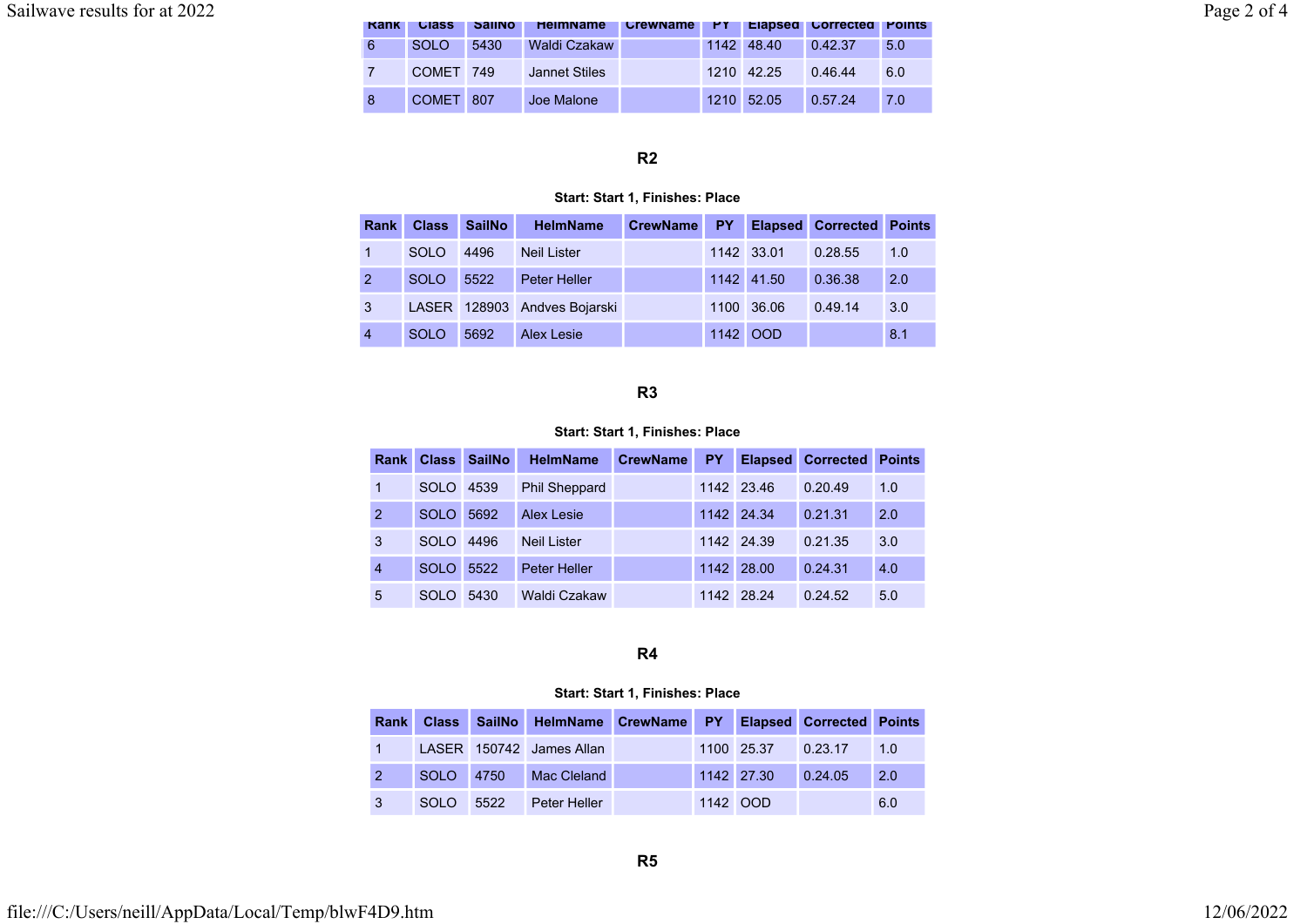Sailwave results for at 2022 Page 3 of 4

#### Start: Start 1, Finishes: Place

| Rank           | <b>Class</b>        | <b>SailNo</b> | <b>HelmName</b>      | <b>CrewName</b> | <b>PY</b> | <b>Elapsed</b> | <b>Corrected</b> | <b>Points</b> |
|----------------|---------------------|---------------|----------------------|-----------------|-----------|----------------|------------------|---------------|
| 1              | <b>SOLO</b>         | 4539          | <b>Phil Sheppard</b> |                 |           | 1142 25.20     | 0.22.11          | 1.0           |
| 2              | <b>SOLO</b>         | 4496          | <b>Neil Lister</b>   |                 |           | 1142 27.54     | 0.24.26          | 2.0           |
| 3              | <b>SOLO</b>         | 4750          | Mac Cleland          |                 |           | 1142 28.29     | 0.24.56          | 3.0           |
| $\overline{4}$ | <b>SOLO</b>         | 5430          | <b>Waldi Czakaw</b>  |                 | 1142      | 30.30          | 0.26.42          | 4.0           |
| 5              | <b>COMET</b>        | 749           | <b>Jannet Stiles</b> |                 | 1210      | 33.45          | 0.27.54          | 5.0           |
| 6              | <b>SOLO</b>         | 5522          | <b>Peter Heller</b>  |                 | 1142      | 32.15          | 0.28.14          | 6.0           |
| $\overline{7}$ | <b>LASER RADIAL</b> | 176867        | Eddie Bojarski       |                 | 1147      | 32.28          | 0.28.18          | 7.0           |
| 8              | <b>LASER</b>        | 128903        | Andves Bojarski      |                 | 1100      | 32.29          | 0.29.32          | 8.0           |

# R6

#### Start: Start 1, Finishes: Place

|                | Rank | <b>Class</b>     | <b>SailNo</b>  | <b>HelmName</b>      | <b>CrewName</b> | <b>PY</b> | <b>Elapsed</b> | <b>Corrected</b> | <b>Points</b> |
|----------------|------|------------------|----------------|----------------------|-----------------|-----------|----------------|------------------|---------------|
| 1              |      | <b>SOLO</b>      | 4539           | <b>Phil Sheppard</b> |                 |           | 1142 29.40     | 0.25.59          | 1.0           |
| $\overline{2}$ |      | <b>SOLO</b>      | 4496           | <b>Neil Lister</b>   |                 | 1142      | 34.06          | 0.29.52          | 2.0           |
| 3              |      | SOLO.            | 5430           | Waldi Czakaw         |                 | 1142      | 36.00          | 0.31.31          | 3.0           |
| $\overline{4}$ |      | <b>SOLO</b>      | 5522           | <b>Peter Heller</b>  |                 | 1142      | 37.42          | 0.33.01          | 4.0           |
| 5              |      | Quba             | 5              |                      |                 | 1260      | 32.50          | 0.34.45          | 5.0           |
| 6              |      | Quba             | $\overline{2}$ |                      |                 | 1260      | 32.55          | 1.9.52.43        | 6.0           |
| 7              |      | GP <sub>14</sub> | 3328           | <b>Peter Bowness</b> | Alen Kemp       | 1130      | <b>DNF</b>     |                  | 19.0          |

# R7

#### Start: Start 1, Finishes: Place

| Rank           | <b>Class</b> | <b>SailNo</b> | <b>HelmName</b>      | <b>CrewName</b> | <b>PY</b> | <b>Elapsed</b> | <b>Corrected</b> | <b>Points</b> |
|----------------|--------------|---------------|----------------------|-----------------|-----------|----------------|------------------|---------------|
| 1              | <b>SOLO</b>  | 5692          | Alex Lesie           |                 |           | 1142 33.52     | 0.29.39          | 1.0           |
| $\overline{2}$ | <b>SOLO</b>  | 4539          | <b>Phil Sheppard</b> |                 | 1142      | 34.57          | 0.30.36          | 2.0           |
| 3              | <b>SOLO</b>  | 4496          | <b>Neil Lister</b>   |                 |           | 1142 35.21     | 0.30.57          | 3.0           |
| $\overline{4}$ | <b>SOLO</b>  | 5522          | Peter Heller         |                 | 1142      | 41.01          | 0.35.55          | 4.0           |
| 5              | <b>LASER</b> | 128903        | Andves Bojarski      |                 | 1100      | 40.24          | 0.36.44          | 5.0           |
| 6              | <b>SOLO</b>  | 5430          | Waldi Czakaw         |                 | 1142      | 43.57          | 0.38.29          | 6.0           |